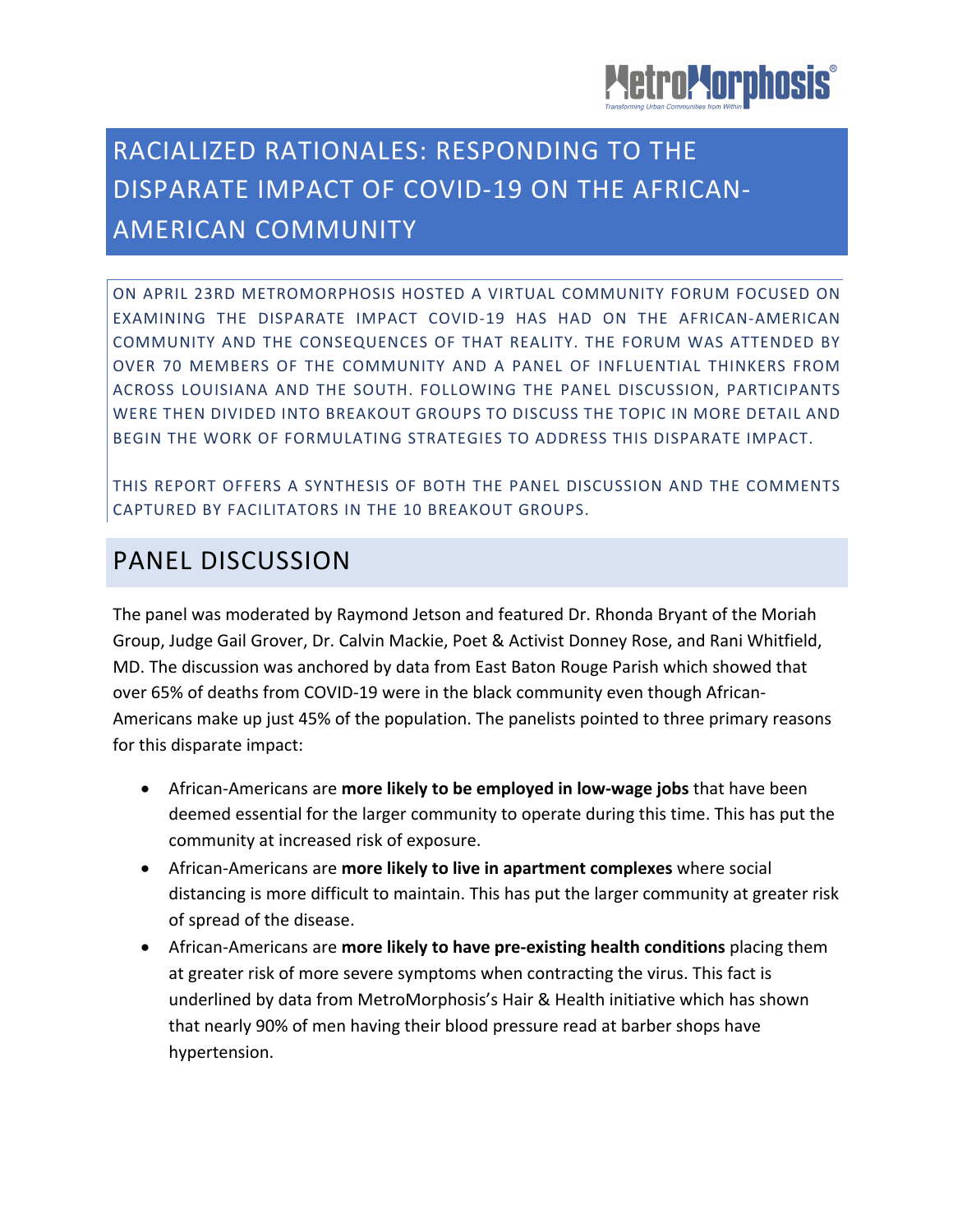

Following the elaboration on these explanatory factors on disparate impact panelists emphasized two additional points:

- There is a **need for targeted outreach** to educate members of the community on the disease and it is imperative that this information come from a trusted source. In the midst of so much misinformation people have struggled to know what to believe.
- Allowing the disparate impact to continue without targeted strategies for the black community would amount to **perpetuating cycles of dehumanization where violence and neglect of the black community is tolerated by larger society.**

## BREAKOUT GROUPS

Over 70 participants were then broken out into 10 groups where trained facilitators led them through two questions and captured notes from the conversation. The questions and the most common themes from the discussion are described below.

### **Question 1: What would you need to see to feel that people of color were receiving the focused attention and concern they deserve through this time?**

There were over 20 unique contributions to this question, but there was a strong consensus around 4 primary themes. They are ordered below according to their frequency in the conversations.

- **Equitable access to testing and distribution of resources**. This larger theme also connected to questions related to health insurance coverage and the waiving of fees for COVID-19 related expenses and the need to see resources like PPE being distributed in local community centers.
- **Proactive support from schools for children's education**. These comments focused on access to learning opportunities as well as the need for computers, internet, and other resources to assist parents with their children's education.
- **Financial assistance**. The need for direct financial assistance included both assistance with regaining lost jobs as well as direct financial assistance and a desire to relax food stamp spending regulations.
- **Increased Awareness**. A large number of people commented that they had not known about the facts regarding the disparate impact on the black community and that the people they are closest to did not know either. They further emphasized the importance of sharing this reality more broadly through trusted sources of information in the community.